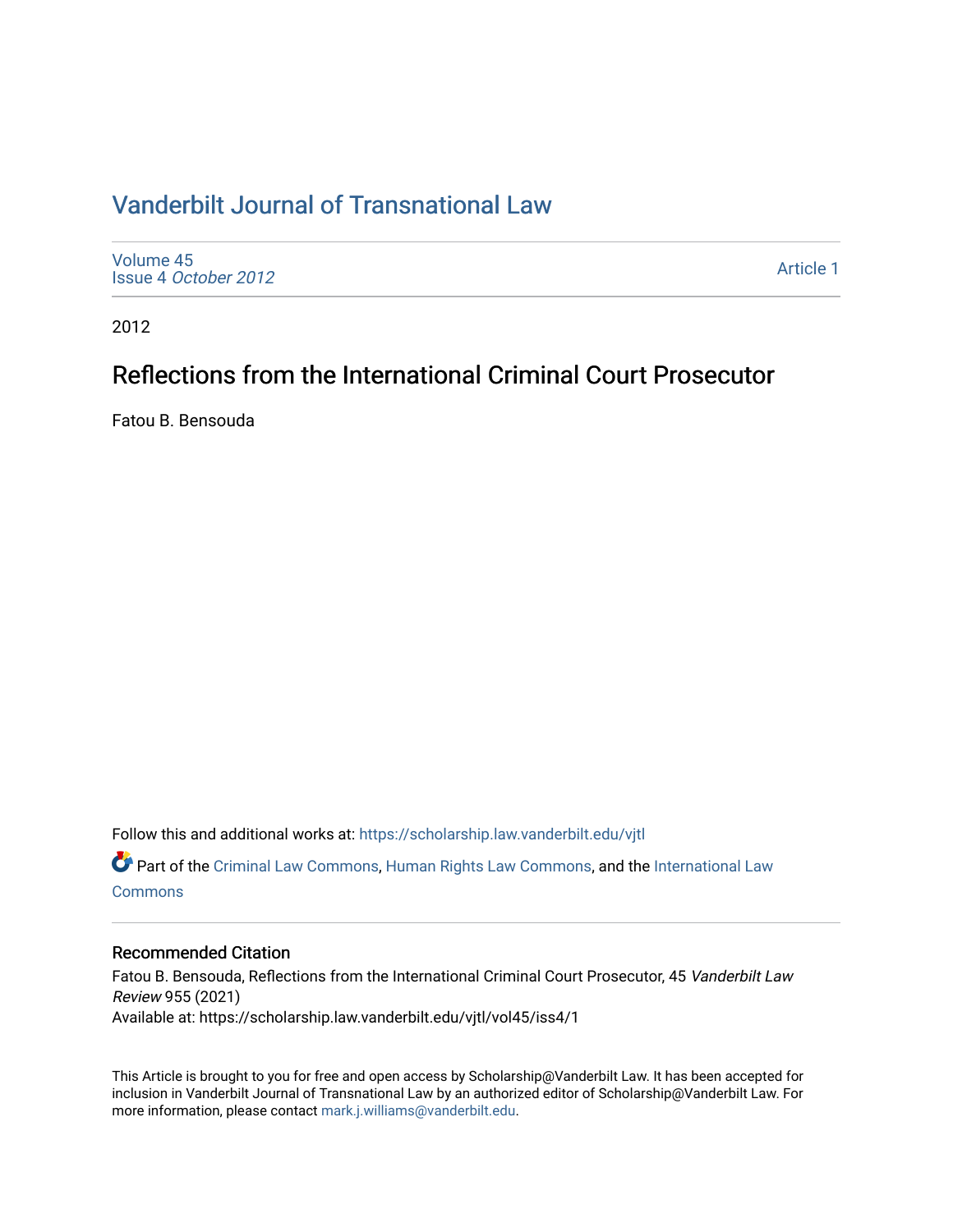VANDERBILT JOURNAL *of* TRANSNATIONAL LAW



VOLUME 45 OCTOBER 2012

**NUMBER** 4

# **LECTURE**

# **Reflections from the International Criminal Court Prosecutor**

#### **2012 Jonathan I. Charney Distinguished Lecture in Public International Law**

Presented at Vanderbilt University Law School on August 24, 2012

*Fatou B. Bensouda\**

Distinguished Ladies and Gentlemen,

Thank you all for being here today. Allow me to thank the Vanderbilt University Law School for inviting me to speak to you. I look forward to our discussions.

Today I would like to introduce the idea of a new paradigm in international relations, which was introduced by the work of the drafters of the Rome Statute and the establishment of the International Criminal Court (ICC): this idea is that of law as a global tool to contribute to the world's peace and security.

This idea first surfaced with the belief that the power of law has the capacity to redress the balance between the criminals who wield power and the victims who suffer at their hands. Law provides power for all regardless of their social, economic, or political status; it is the ultimate weapon that the weak have against the strong.

<sup>\*</sup> Prosecutor of the International Criminal Court.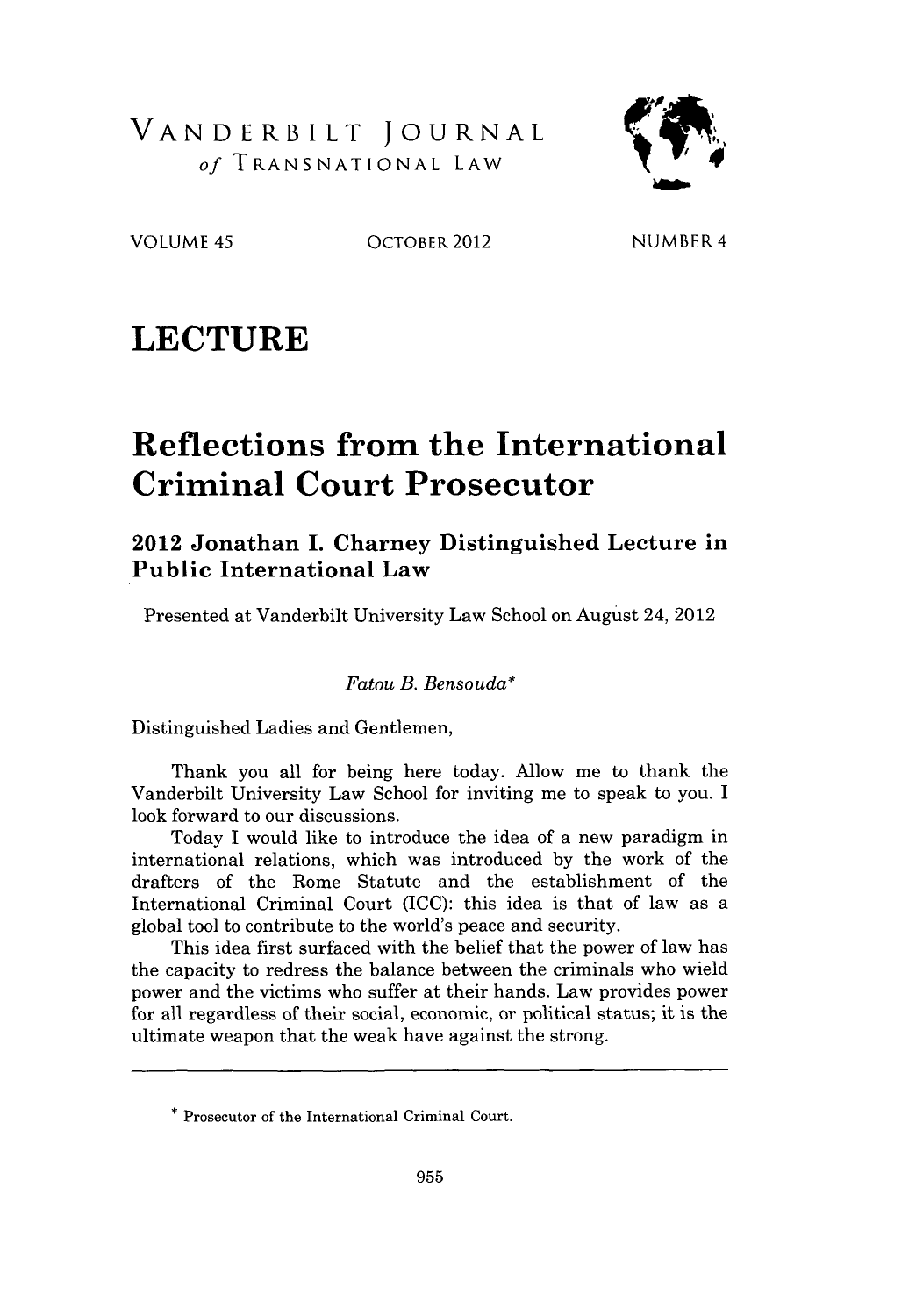Indeed, when implemented equally and fairly, the law sets one standard for everyone; it empowers all communities and individuals, and provides justice for all. It does not allow any individual or any segment of society to override or manipulate the order for individual gains, if it is backed by sound institutions. In the domestic context, we have created institutions such as parliament, the police, prosecutors, and courts to establish law and order.

But what about the international context? How are we supposed to counter and prevent massive crimes of an international character such as genocide, crimes against humanity, and war crimes, like those that were committed in Darfur, Libya, or C6te d'Ivoire?

Again, we need institutions: more comprehensive institutions of international character.

States that participated in drafting the Rome Statute created the ICC as a reflection of this idea: a judicial institution to contribute to the prevention of massive atrocities by adding an independent and permanent justice component to the world's efforts to achieve peace and security. In order to *"be governed by the force of law, not by the law of force"* as once said by William Sloane Coffin, we need such institutions to act as an enforcer of the fight against massive crimes.

I believe in the power of the law as a potent tool to stop and prevent violence. Peace, lasting peace, is a consequence of law and order.

I will thus suggest a model of law as a three-pronged tool for achieving lasting peace: it is a tool to protect citizens and territories; a tool to redress the wrongs done to victims; and a tool to define unacceptable behavior, criminal behavior that cannot lead to maintaining or acquiring power.

Let me start with the notion of law as a tool of protection.

The most important function of the rule of law, both in the international and domestic contexts, is to provide protection to individuals. In the domestic setting, citizens are protected by laws established by domestic institutions.

With the advent of the ICC, the individuals that are nationals of States Party are protected not only at the domestic level, but also at the international level. Today, 2.4 billion people are under the protection of the Rome Statute system of global justice against oppression and repression by the powerful.

However, it is important to note that states themselves benefit from the protection and the activities of the ICC as well.

The composition of the court's States Party reveals the fundamental benefits it provides. Our 121 States Party come from the three regions that have taken the lead in terms of international justice efforts: Africa, Europe, and South America. Their decision to promote the international rule of law is not just based on idealism: it is a matter of realism.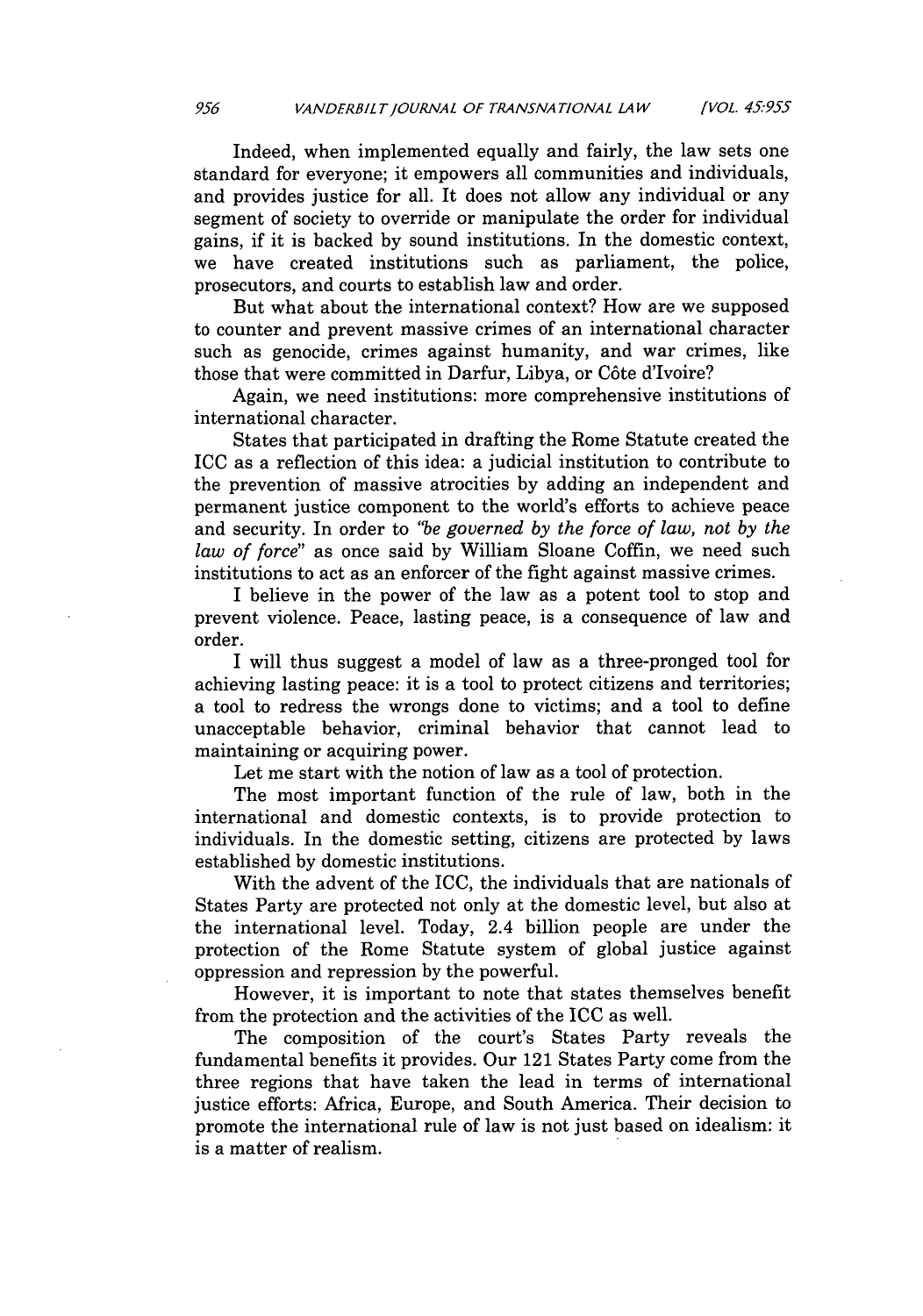These regions have suffered from massive crimes and have eventually come to realize that a national state acting alone cannot protect its citizens from these crimes. Genocide, crimes against humanity, war crimes: these are massive crimes that cannot be confined within national borders.

Europe has seen how massive crimes spilled over during the era of the Nazi regime and the Balkan conflicts, whereas South America and Africa witnessed similar atrocities throughout the period of the Cold War. Africa suffered the Rwandan Genocide, which resulted in the death of almost 1 million people and flows of refugees into Tanzania and Congo. This exodus was the root of the Congo wars, which caused the deaths of almost 4 million people. Even today sexual violence that occurs as a result of these conflicts reaches to unspeakable levels. Today, preventing repetition of these experiences is of utmost importance and a strategic priority for the states within these regions.

In order to tap the full potential of the court, we have to maximize its preventive impact around the globe. The answers to the questions of how to stop the genocide in Darfur, or how to prevent a new cycle of violence during the next elections in Kenya, lie with the preventive impact of the court.

Since the inception of the ICC, the Office of the Prosecutor has opened investigations and brought cases in seven situations: Uganda, the Democratic Republic of the Congo, Central African Republic, Darfur, Kenya, Libya, and C6te d'Ivoire. The Office is also engaged in a number of preliminary examinations: in Honduras, the Republic of Korea, Afghanistan, Nigeria, Guinea, Colombia, Georgia and most recently in Mali, where the Government of Mali requested the court's intervention. The effects of these cases reverberate across the world.

For instance, in March of this year, the court rendered its decision on Thomas Lubanga Dyilo and found him guilty of enlisting and conscripting children under the age of fifteen. Even before the final decision, the trial process had helped to trigger debates on child soldiers and child recruitment in countries far from the Democratic Republic of the Congo, like Colombia and Sri Lanka. The effects of the verdict in the Lubanga case were, indeed, global, as Nepal and Somalia started taking measures against the conscription of children.

This is the effect of what UN Secretary-General Ban Ki-Moon has depicted as "the shadow of the Court," its preventive impact, and is a perfect example of how the law can be used to prevent and deter crimes.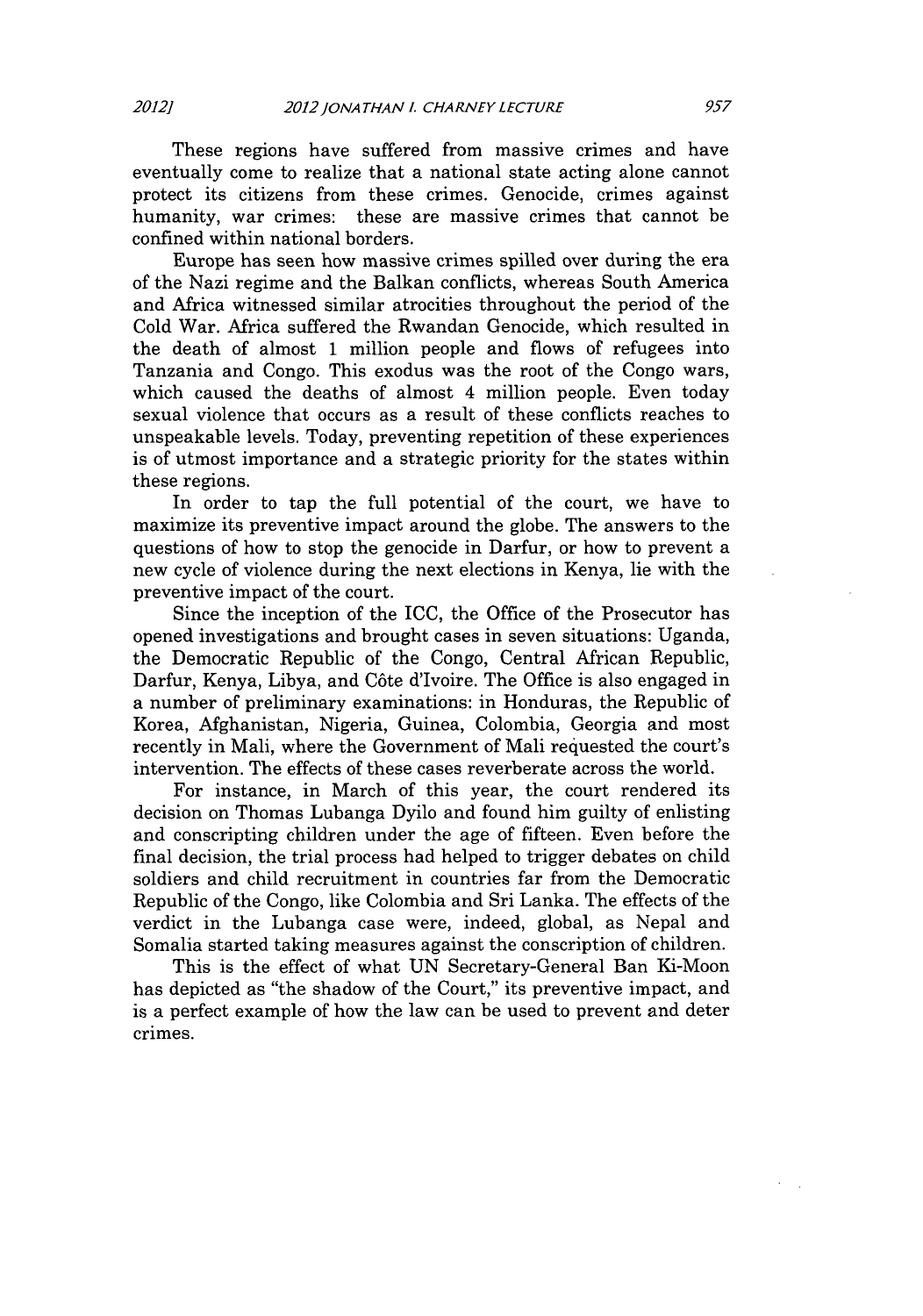Ladies and Gentlemen,

When efforts to prevent massive crimes fail, the law can be used as a fundamental tool to redress the rights of victims. The court and the Office of the Prosecutor have been actively working for victims since the start of our activities; they are our primary beneficiaries, and their well-being is our utmost concern.

The Rome Statute recognizes the rights of victims of massive crimes and provides these individuals, who have been ignored so far, with an opportunity to be represented against powerful individuals, wielding substantial military and political control.

On this basis, the Rome Statute paved the way for two landmark developments:

- (1) First, it contains the commitment of the international community to take responsibility for the protection of victims of the most serious crimes, should national states fail to uphold their responsibility to do so. To achieve this goal, the Statute gives a mandate to an independent Prosecutor to investigate and prosecute the crimes, protecting the rights of the victims, respecting their interests, and contributing to reparation.
- (2) Second, it empowers victims as actors in the international criminal justice system, with a right to express their views and concerns independently by giving them a voice in proceedings where their personal interests are affected.

The framework thus established in the Rome Statute regarding victim participation represents a key innovative feature of this court and is a milestone in international criminal justice. It is part of a consistent pattern of evolution in international law, including but not limited to international criminal law, which recognizes victims as actors and not simply passive subjects of the law, and grants them specific rights.

This is what we have been doing for millions of victims who suffered massive crimes, in Uganda, the Democratic Republic of Congo, Central African Republic, Darfur, Kenya, Libya, and C6te d'Ivoire. We have done it with the strong cooperation of African States Party, and we have benefited from the commitment and support of our partners within the African civil society.

However, this unfortunately is not the story relayed in the media. Again and again, we hear criticism about our so-called "focus on Africa" and about the court being an "anti-African Court." Anti-ICC elements, who often have personal reasons for trying to discredit

958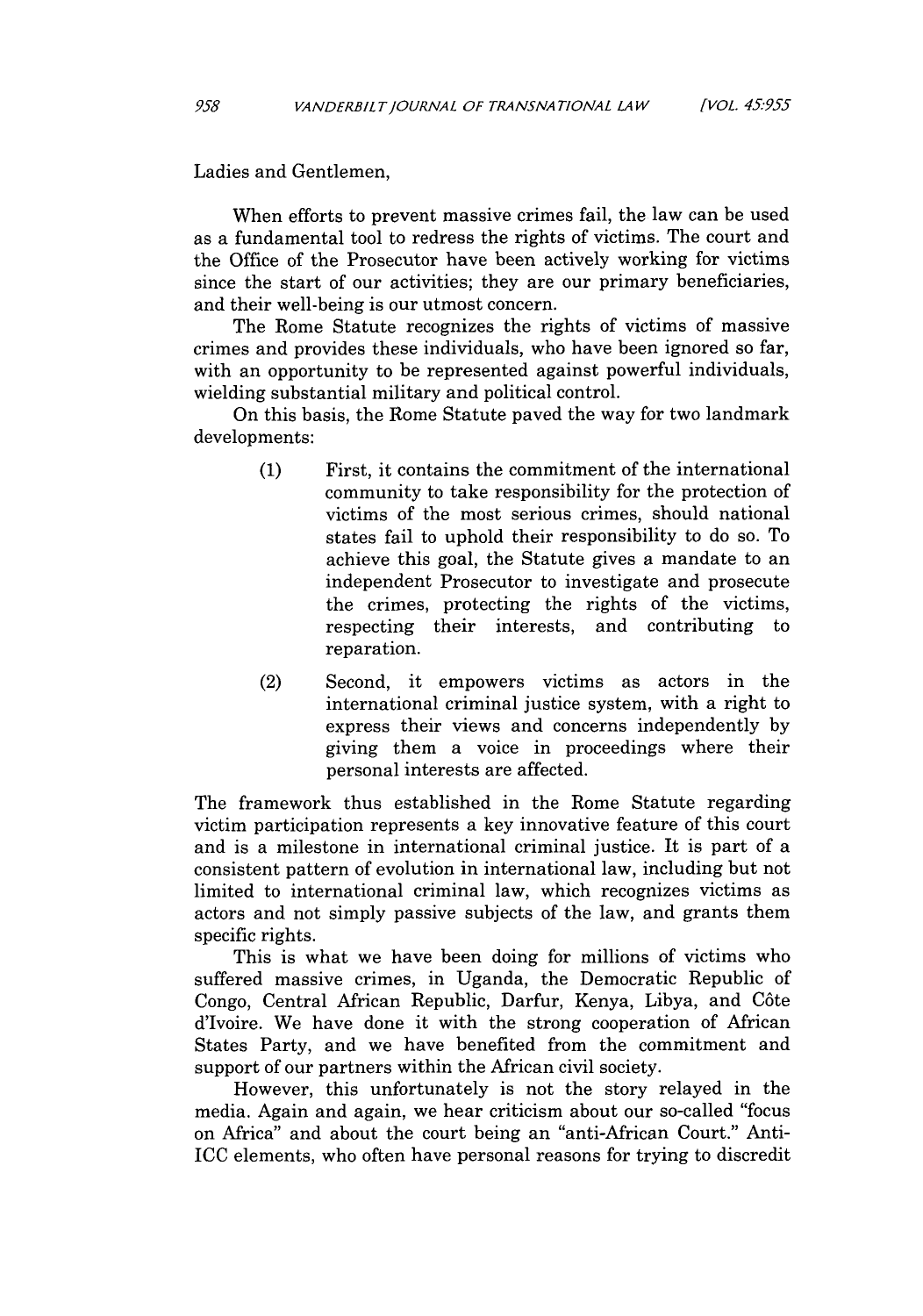the court, have been working very hard to damage the court and its work by lobbying for nonsupport, with complete disregard for legal arguments.

With due respect, what offends me the most when I hear criticism about this so-called "Africa bias" is how easily we are distracted with the words and propaganda of a few powerful, influential individuals, and forget about the millions of anonymous people that suffer under their oppression.

Indeed, the greatest affront to victims of these brutal, unimaginable crimes-women and young girls raped; families brutalized, robbed of everything; entire communities terrorized and shattered-is to see those powerful individuals responsible for their sufferings trying to portray themselves as the victims of a "pro-Western", "anti-African" court. As Desmond Tutu poignantly stated, leaders need to choose their sides, whether they are on the side of the victims or the oppressors. The court has chosen the side of the victims.

Justice, real justice, is not a pick-and-choose system. To be effective, to be just, and to have a lasting impact, justice has to be guided solely by the law and the evidence. Our focus is on individual criminal behavior against innocent victims.

My focus is on Joseph Kony, Bosco Ntaganda, Ahmed Harun, and Omar Al-Bashir.

The Office of the Prosecutor will go where the victims need us. In the words of Governor Roy Barnes, *"law is a shield for the powerless, not a club for the powerful."*

No one will divert me from the course of justice and service to the victims.

Ladies and Gentlemen,

The world increasingly understands the role of the court; Africa understood it right from the start. As Africans, we know that impunity is not an academic idea. It is a reality that affects the everyday lives of millions of Africans. Consequently, the African commitment to ending impunity is a reality, and we have to find a way to focus our attention on that.

Indeed, international justice gives power of leadership to small and medium countries, to principled states, those who are determined to use the power of the law, not the power of arms, to protect their citizens and their territories.

Political leaders can lead efforts for international justice in the global arena by supporting the ICC. Senegal was the first country to ratify the Rome Statute in 2002, after then-President of Senegal, Abdou Diouf, facilitated meetings in Dakar in 1998, which led to the Rome Conference establishing the ICC.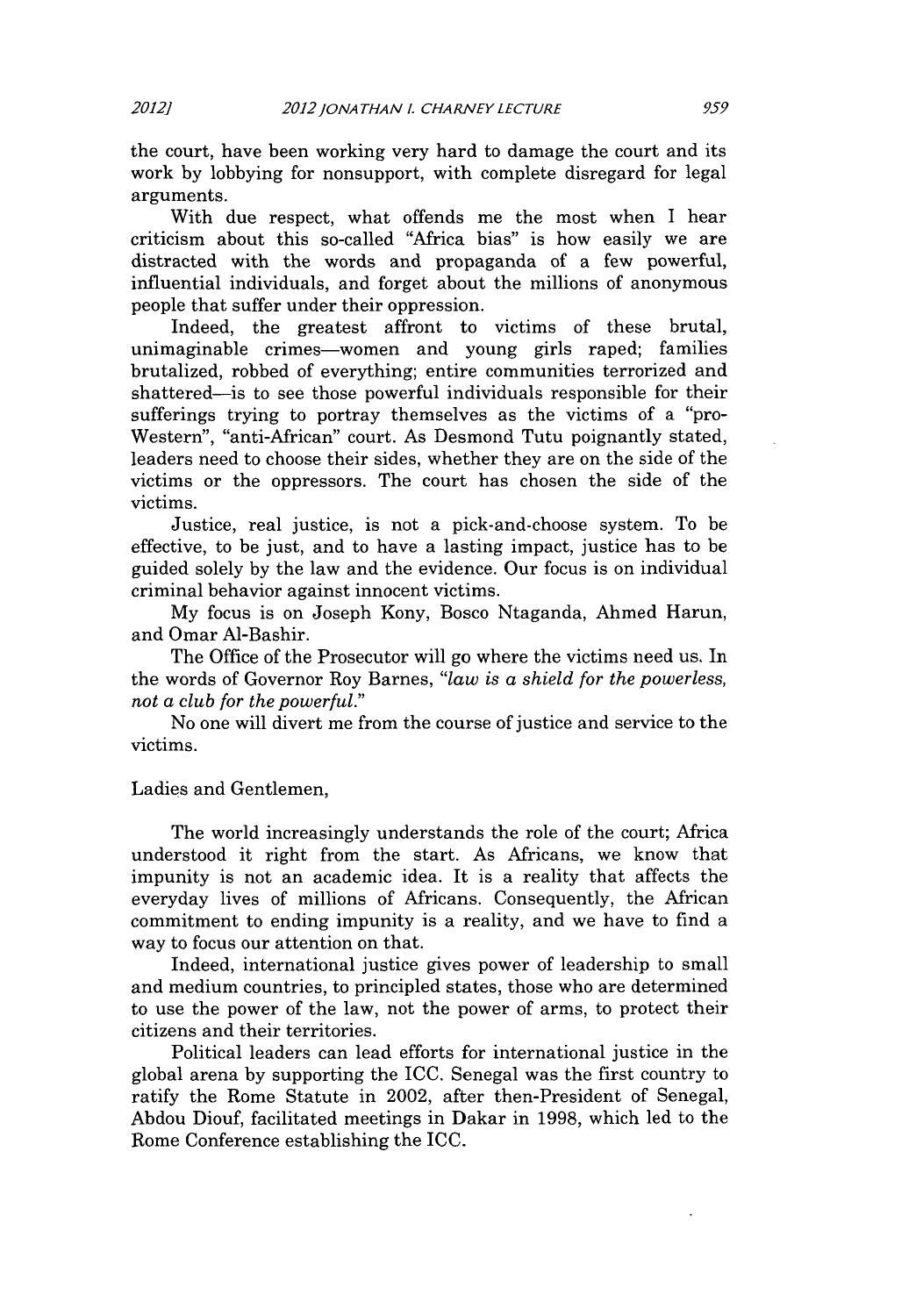South Africa refused to invite President Omar Al-Bashir to the inauguration of President Jacob Zuma in 2009. The government of Botswana and its president, President Ian Khama, have consistently expressed their strong support for the work of the court. Just recently, the Foreign Affairs Minister of Zambia stated that President A1-Bashir would *"regret the day he was born"* if he tried to go to Zambia. The last African Union summit, which was to be held in Malawi, was reorganized to be held in the African Union Headquarters in Addis Ababa due to the Malawian President Joyce Banda's commitment to arrest Al-Bashir in case he stepped foot on Malawi territory. These countries, these leaders, are leading the pursuit of international justice.

The ICC sets a very clear and basic limit: violent means cannot be employed against civilians to gain or retain power. These leaders have understood this and factored it into their relations with others. Cases in Kenya and C6te d'Ivoire are sounding a warning.

Ladies and Gentlemen, let me conclude.

The ICC is a powerful new tool to control violence in the world, to deter crimes, to promote national proceedings, but it can only be successful if we never yield to political considerations.

We are a new tool, a judicial tool, not a tool in the hands of politicians who think they can decide when to plug or unplug us.

If we do not receive consistent and strong support from actors that shape international relations, such as political leaders and international and regional organizations, as well as civil society organizations, the court will not be able to fulfill its mandate, and prospects of ending impunity and realization of international justice will become unlikely.

As we celebrate our ten-year anniversary, the Rome Statute is extending, building a network of actors around the world, in order to maximize the prevention of massive crimes and enforce common standards in situations where massive crimes falling within our jurisdiction are committed.

Step by step, the Rome Statute system is moving ahead and creating a new international dynamic, impacting other institutions and changing international relations forever. The Rome Statute system is changing the balance of power between those few powerful individuals who thought they could get away with massive crimes, and their victims.

As the Prosecutor of the International Criminal Court, I will continue to solidify this change. My office will continue to work towards putting an end to impunity and contributing to the prevention of future crimes.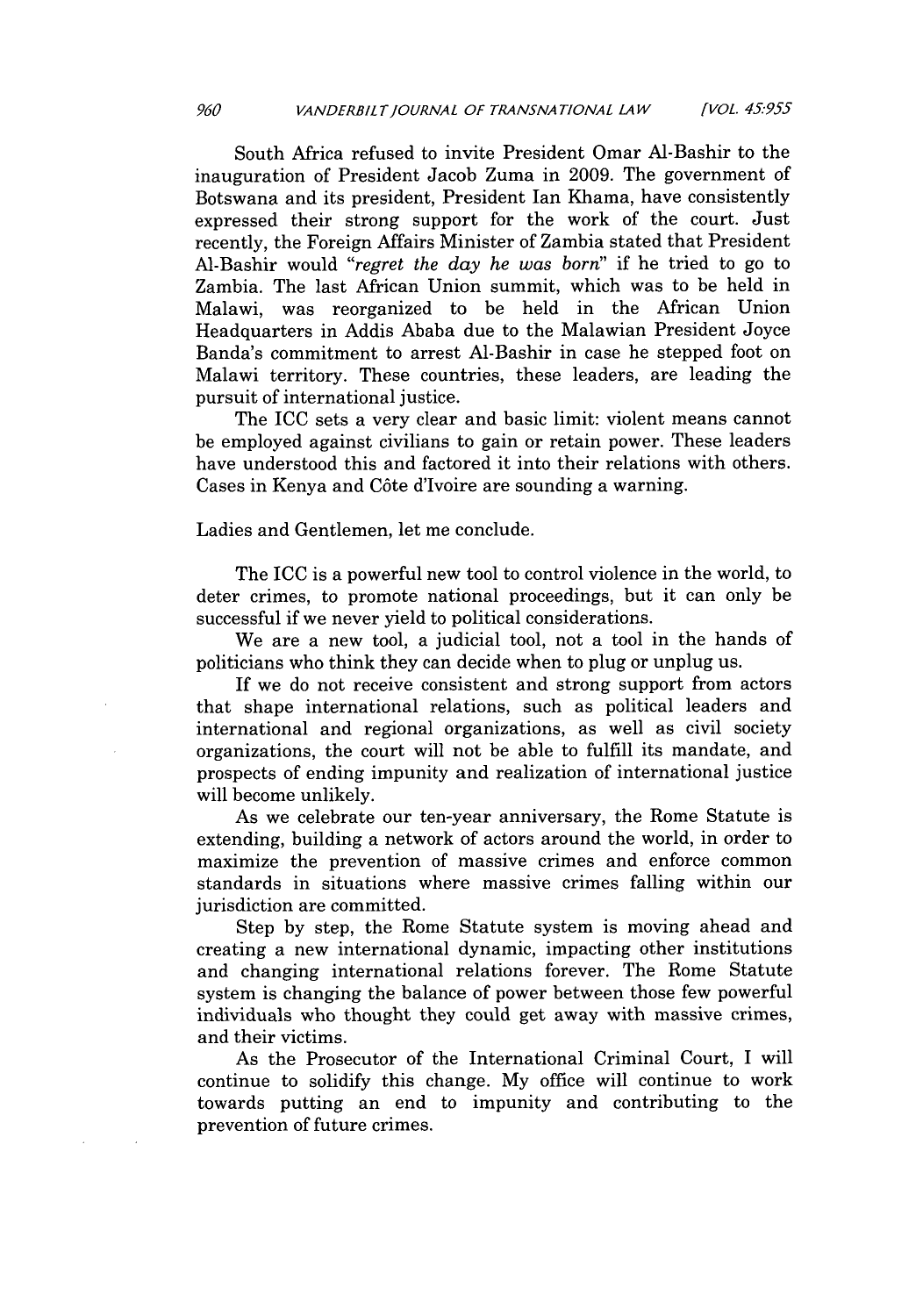We will use the full power of the law and will be guided only by evidence and legal criteria. I hope to count on the support of all of you present here today to achieve this change.

Â.